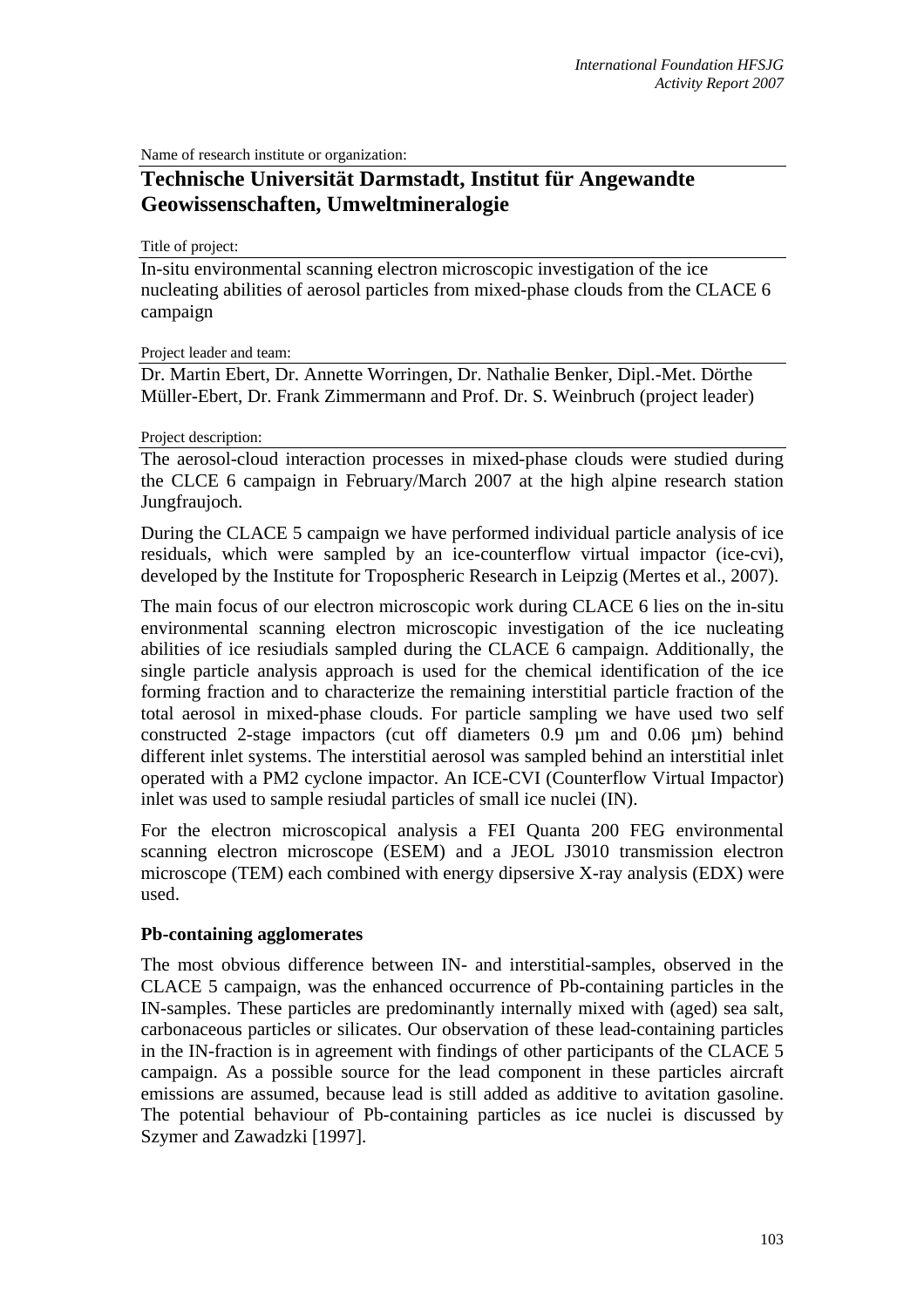The phase composition of the Pb containing particles could be identified with TEM. In Figure 1-left a section of an aged sea salt particle with small Pb-containing inclusions (black dots) are shown.

The Pb inclusions are generally smaller than 10 nm (with a maximum at 5-6 nm), what prevents the direct phase determination of the Pb containing phase by selected area electron diffraction. According to high-resolution images in the TEM and "pseudo" electron diffraction patterns, obtained by Fourier transformation of the bright field images (see Figure 1-right), the predominant part of the Pb inclusions could be identified as PbS and in single cases as elemental Pb.



**Figure1:** (left) TEM-bright field image; section of an aged sea salt particle with Pbcontaining particles (black dots); (right) TEM-bright field image and "pseudo" electron diffraction pattern of PbS inclusions.

# **First ice activation experiments**

First in-situ ice nucleating experiments in the ESEM of ice resiudial samples from the CLACE 6 campaign were performed.

For this purpose IN samples (ice-CVI) were collected on silicon substrates. These samples were transferred in the environmental scanning electron microscope.

Environmental scanning electron microscopy (ESEM) enables in-situ observation of interactions between water vapor and aerosol particles in the sub-micrometer range (e.g., Ebert et al., 2002). By varying the water partial pressure and using a Peltier element to realize temperatures below the freezing point it is possible to obtain supersaturated conditions relative to ice in the sample chamber of such an instrument (Zimmermann et al., 2007). Ice nucleation experiments of the CLACE 6 ice-CVI samples were performed at temperatures between  $-13$  °C and  $-21$ °C. The temperature was changed in steps of 1K, and at each temperature the  $H_2O$  vapor pressure was increased from subsaturation to supersaturation values (relative to ice). The special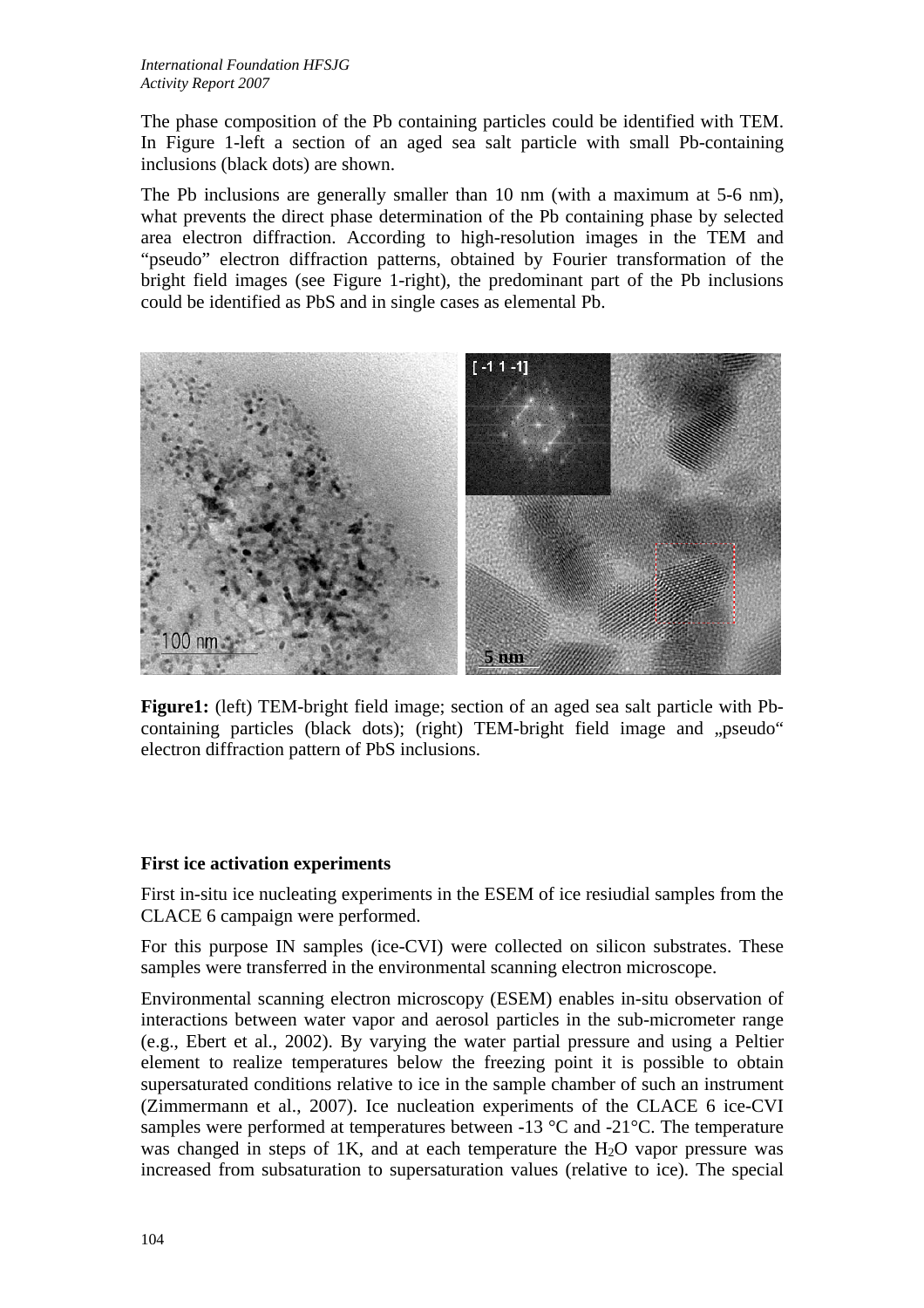design of the vacuum system allows working pressures up to approximately 40 hPa in the sample chamber during imaging with secondary and backscattered electrons. The working pressure can be set by any non-flammable and non-corrosive gas including H2O. In our experiments, the total pressure in the sample chamber was always equal to the partial pressure of  $H_2O$ , i.e., no other gas species was present inside the sample chamber. Prior to the ice nucleation experiments, the temperature of the Peltier element was calibrated by determination of the deliquescence relative humidity (DRH) of different salts (Ebert et al., 2002). In order to check that ice nucleation is initiated by the particles, an experiment with a pure silicon substrate (i.e., without particles) was performed. In this case, ice formation was not observed, even at high supersaturation values up to approximately 140 % (relative to ice). More details of the calibration procedures and ice nucleation experiments are given by Zimmermann et al. (2007).

| sampling | sampling | particle              | Ice nucleation observed |                 |                 |
|----------|----------|-----------------------|-------------------------|-----------------|-----------------|
| start    | end      | diameter<br>$(\mu m)$ | $-13$ °C                | $-17^{\circ}$ C | $-21^{\circ}$ C |
| 02/24/07 | 02/25/07 | > 0.9                 | Yes                     | Yes             | Yes             |
| 02/24/07 | 02/25/07 | $0.06 - 0.9$          | N <sub>0</sub>          | N <sub>0</sub>  | N <sub>o</sub>  |
| 02/25/07 | 02/26/07 | > 0.9                 | N <sub>0</sub>          | N <sub>0</sub>  | N <sub>o</sub>  |
| 02/25/07 | 02/26/07 | $0.06 - 0.9$          | N <sub>o</sub>          | N <sub>0</sub>  | N <sub>o</sub>  |
| 02/26/07 | 02/27/07 | > 0.9                 | N <sub>o</sub>          | N <sub>o</sub>  | N <sub>o</sub>  |
| 02/26/07 | 02/27/07 | $0.06 - 0.9$          | N <sub>0</sub>          | N <sub>0</sub>  | N <sub>o</sub>  |
| 02/27/07 | 02/28/07 | > 0.9                 | N <sub>o</sub>          | N <sub>o</sub>  | N <sub>o</sub>  |
| 02/28/07 | 03/01/07 | > 0.9                 | N <sub>o</sub>          | N <sub>o</sub>  | N <sub>o</sub>  |
| 03/06/07 | 03/06/07 | > 0.9                 | Yes                     | Yes             | Yes             |
| 03/08/07 | 03/08/07 | $0.06 - 0.9$          | N <sub>o</sub>          | N <sub>o</sub>  | N <sub>o</sub>  |
| 03/09/07 | 03/10/07 | > 0.9                 | N <sub>o</sub>          | N <sub>o</sub>  | N <sub>o</sub>  |

**Table 1:** Results of the in-situ ice nucleating experiments of ice residual samples from the CLACE 6 campaign.

In total 33 ice nucleating experiments of eleven IN samples (ice-CVI inlet system) at three different temperatures  $(-13^{\circ}C, -17^{\circ}C,$  and  $-21^{\circ}C$ ) were performed. Unexpectedly, ice nucleation could be observed only for 2 of these 11 samples (see Figure 2).

For all other samples no growing ice crystals could be observed, even at supersaturation values (relative to ice) and temperatures of -21°C.

It is important to notice in this context that in these ESEM in-situ ice nucleating experiments only ice formation by the condensation freezing and deposition freezing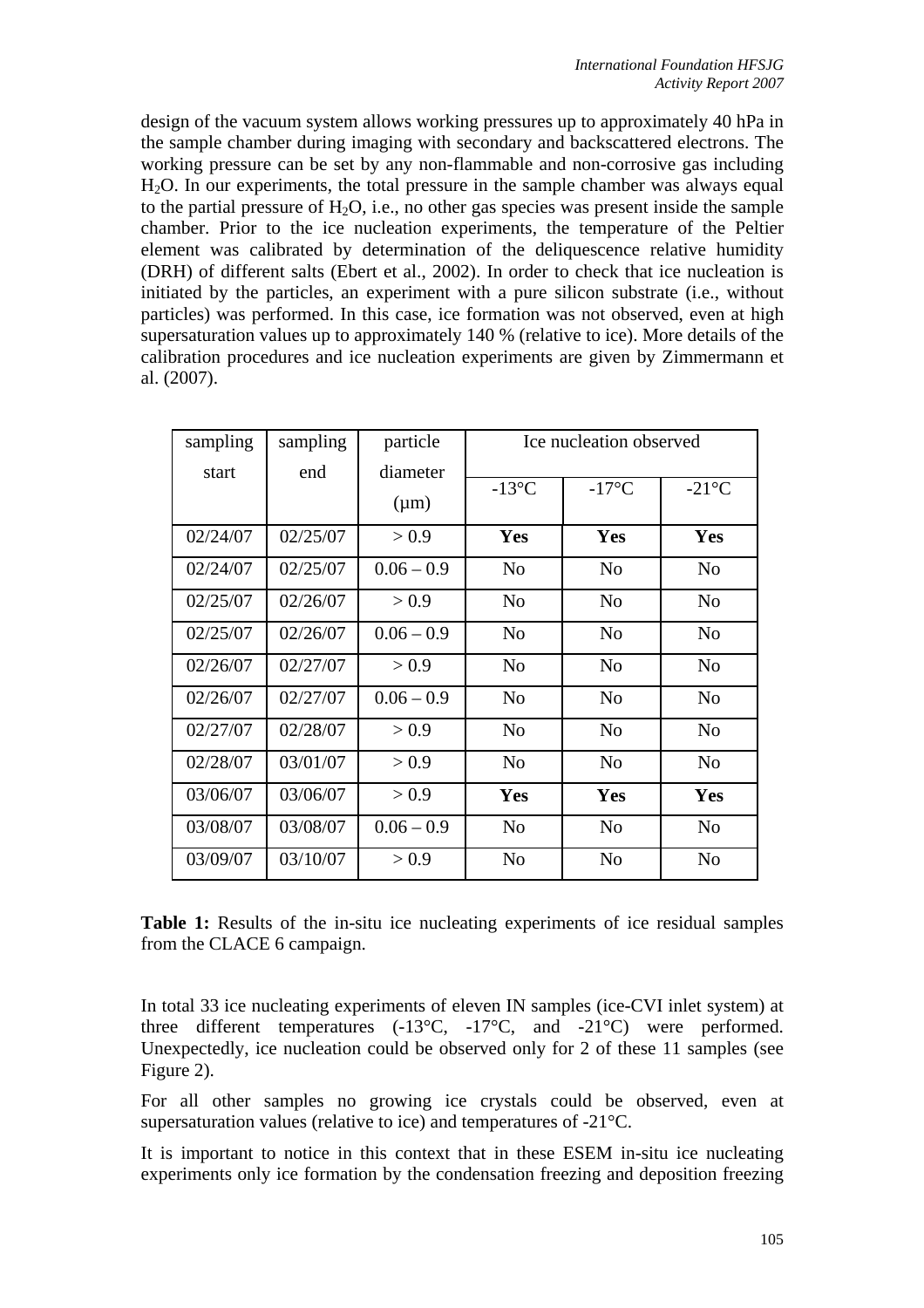modes can be reproduced. Other ice forming processes like contact or immersion freezing are not possible to follow by this method. Further on, in some cases, activation of a particle is not reproducible, i.e., a particle that acted as an ice nucleus cannot be activated in further cycles (e.g., Soulage, 1957).



**Figure 2:** Reactivated ice residual particle from the CLACE 6 campaign  $(6<sup>th</sup>$  of March 2007).

# **References**

**Ebert, M., M. Inerle-Hof, and S. Weinbruch**, Environmental scanning electron microscopy as a new technique to determine the hygroscopic behaviour of individual aerosol particles, *Atmos. Environ.* **36**, 5909-5916, 2002.

**Mertes S., B. Verheggen, S. Walter, M. Ebert, P. Conolly, E. Weingartner, J. Schneider, K. Bower, S. Weinbruch, J. Cozic, J. Heintzenberg**, Counterflow virtual impactor based collection of small ice particles in mixed-phase clouds for the physico-chemical characterisation of tropospheric ice nuclei: sampler description and first case study, *Aerosol Sci. Technol*. **41**, 9, 848-864, 2007.

**Soulage, G.**, Les noyaux de conge´lation de l'atmosphe` re, *Annales de Geophysique* **13**, 103–134, 167–185, 1957.

**Szymer W. and I. Zawadzki**, Biogenic and anthropogenic Sources of Ice-Forming Nuclei: A Review, *Bulletin of the American Meteorological Society*, 1997, 209-228. **Zimmermann F., M. Ebert, A. Worringen, S. Weinbruch**, Environmental scanning electron microscopy (ESEM) as a new tool to determine the ice nucleation capability of individual aerosol particles, *Atmospheric Environment* **41**, 8219-8227, 2007.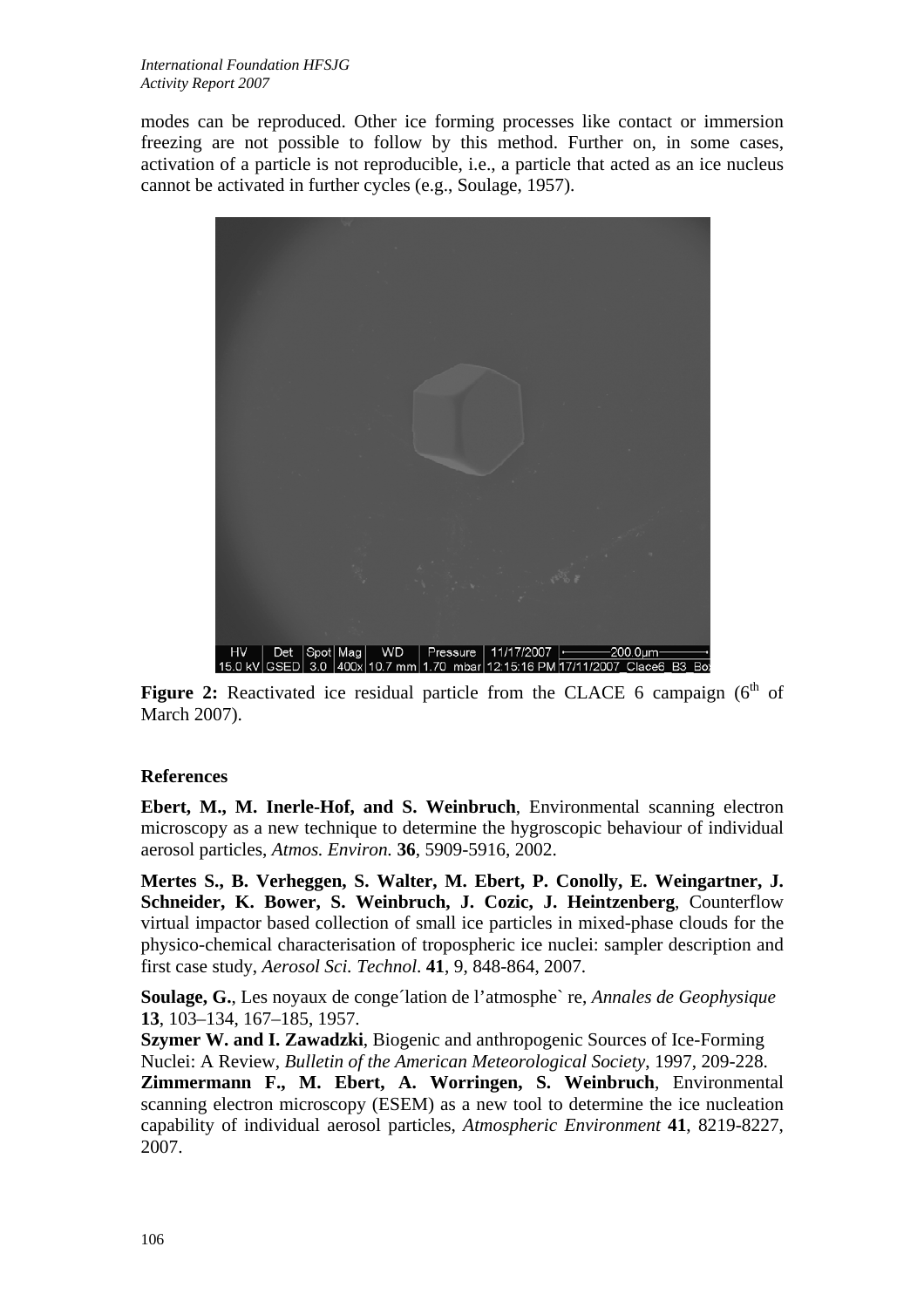Key words:

Ice nuclei, ESEM, individual particle analysis, chemical composition

Collaborating partners/networks:

Institut für Troposphären Forschung, Leipzig, Germany Institut für Physik der Atmosphäre, Johannes Gutenberg-University und Max-Planck Institut für Chemie, Mainz, Germany Institute for Atmospheric and Climate Science, ETH Zurich, Switzerland

Scientific publications and public outreach 2007:

# **Refereed journal articles**

Mertes S., B. Verheggen, S. Walter, M. Ebert, P. Conolly, E. Weingartner, J. Schneider, K. Bower, S. Weinbruch, J. Cozic, J. Heintzenberg, Counterflow virtual impactor based collection of small ice particles in mixed-phase clouds for the physico-chemical characterisation of tropospheric ice nuclei: sampler description and first case study, Aerosol Sci. Technol. **41**, 9, 848-864, 2007.

Zimmermann F., M. Ebert, A. Worringen, S. Weinbruch, Environmental scanning electron microscopy (ESEM) as a new tool to determine the ice nucleation capability of individual aerosol particles, Atmospheric Environment **41**, 8219-8227, 2007.

#### **Conference paper**

Worringen, A., N. Benker, M. Ebert, F. Zimmermann, S. Mertes, E. Weingartner, and S. Weinbruch, Characterization of ice residuals from the CLACE 5 experiment, EAC Salzburg, 2007.

Address:

TU-Darmstadt Institut für Angewandte Geowissenschaften Fachgebiet Umweltmineralogie Schnittspahnstr. 9 64287 Darmstadt

Contacts:

Martin Ebert (mebert@geo.tu-darmstadt.de)